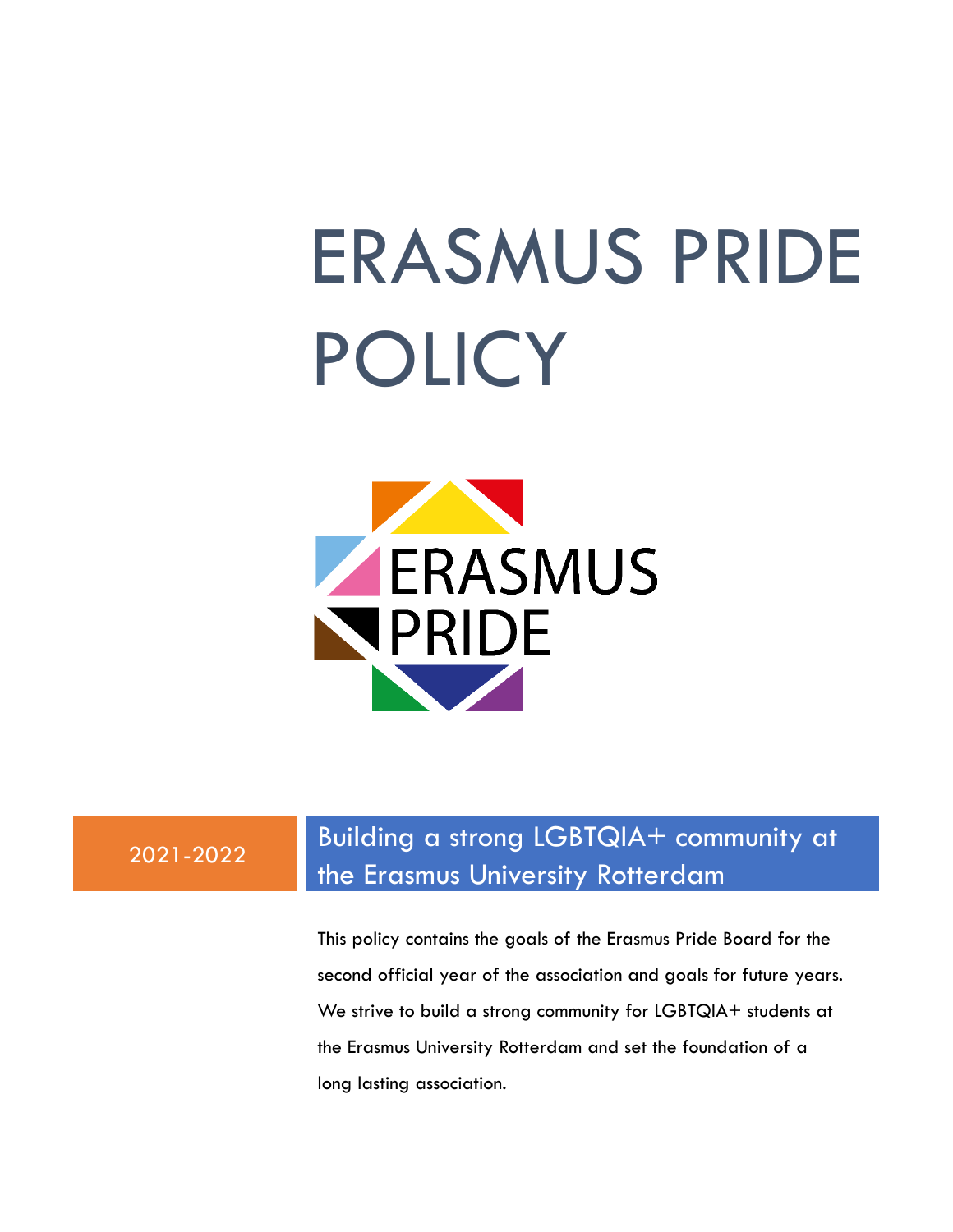| Index                                 |                |
|---------------------------------------|----------------|
| Introduction                          | $\overline{2}$ |
| Goals                                 | 3              |
| Short-term                            | 3              |
| Long-term                             | 3              |
| Vision for the future                 | 3              |
| Structure                             | 4              |
| Organisation                          | 4              |
| <b>Finances</b>                       | 4              |
| Board                                 | 5              |
| President                             | 5              |
| <b>Vice President</b>                 | 5              |
| Treasurer                             | 5              |
| Secretary                             | 6              |
| <b>Public Relations Manager</b>       | 6              |
| <b>Board Committees</b>               | 7              |
| Activities Committee (AC)             | 7              |
| <b>Marketing Committee (MC)</b>       | 7              |
| Introduction Committee (IC)           | 7              |
| <b>General Assembly Committees</b>    | 8              |
| <b>Board Advisory Committee (BAC)</b> | 8              |
| Financial Audit Committee (FAC)       | 8              |
| Diversity and Inclusion               | 9              |
| Sustainability                        | 10             |
| Organisational chart                  | 11             |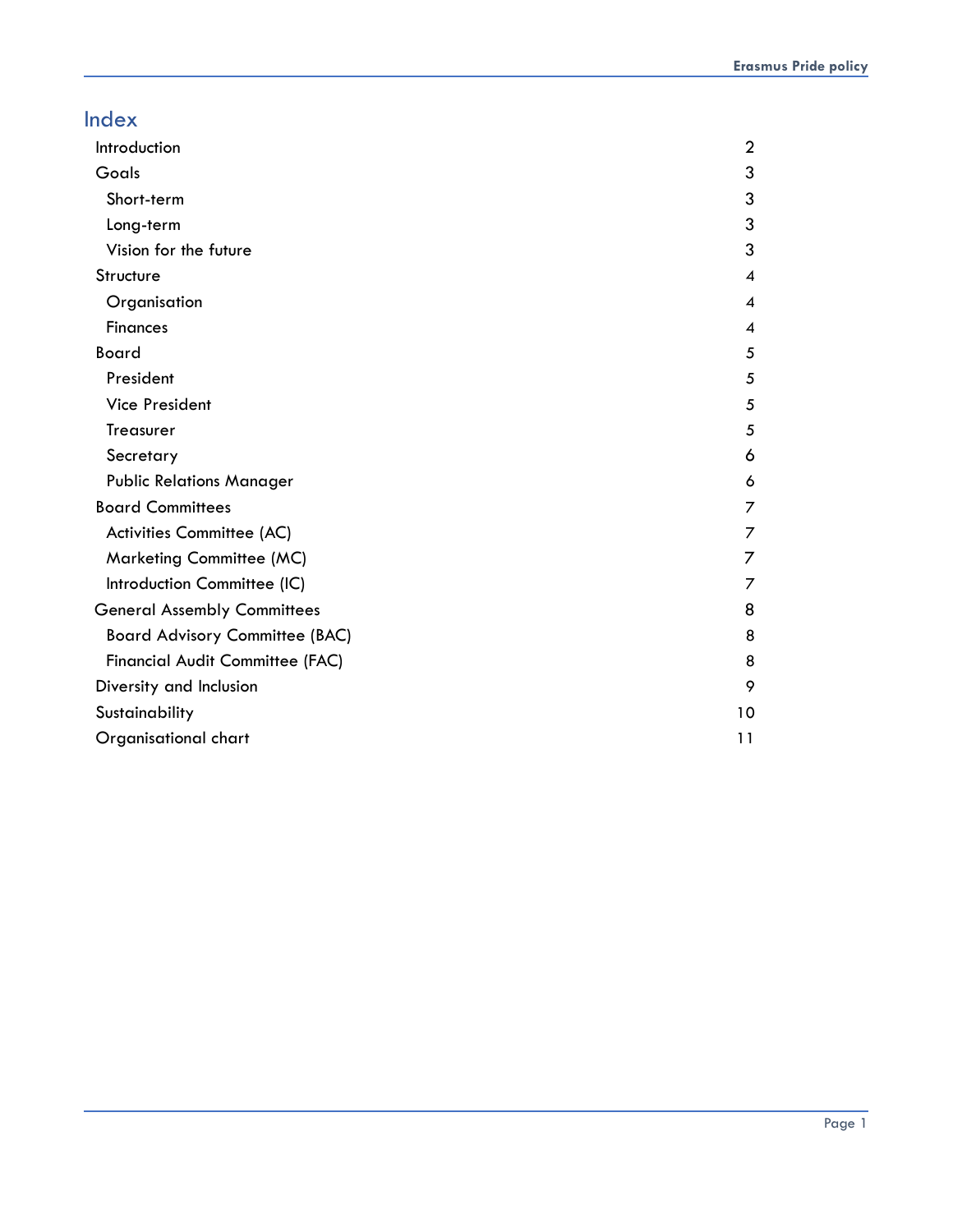## **Erasmus Pride policy** Erasmus Pride policy

**BUILDING A STRONG LGBTQIA+ COMMUNITY AT THE ERASMUS UNIVERSITY**

### <span id="page-2-0"></span>Introduction

Erasmus Pride as a network was founded in 2011, became an official student organization in 2019, and got recognized by the university in 2020. We provide a safe space for students and workers of the Erasmus University of Rotterdam who identify as LGBTQIA+. We want to make our community feel proud of who they are and to help them with the struggles they face in their lives. Erasmus Pride is also an organisation where people who identify as LGBTQIA+ and allies can socialise, network, party, learn and work on their soft skills. Our organisation enables diversity and inclusion at the EUR.

Last year we will built the foundation of the association that provides structure and continuity for coming years. As in the last year the goals for Erasmus Pride will be set for the short-term and the long-term to show the vision for the future of the organisation. In this policy the preferred organisational structure and the ways to form that structure at the university will be discussed. The different positions in the Erasmus Pride Board will be discussed with their duties and responsibilities. After discussing the Board, the different committees of Erasmus Pride and their roles within the organisation will be mentioned. The policy will be concluded with a summary of important notes for future boards and members.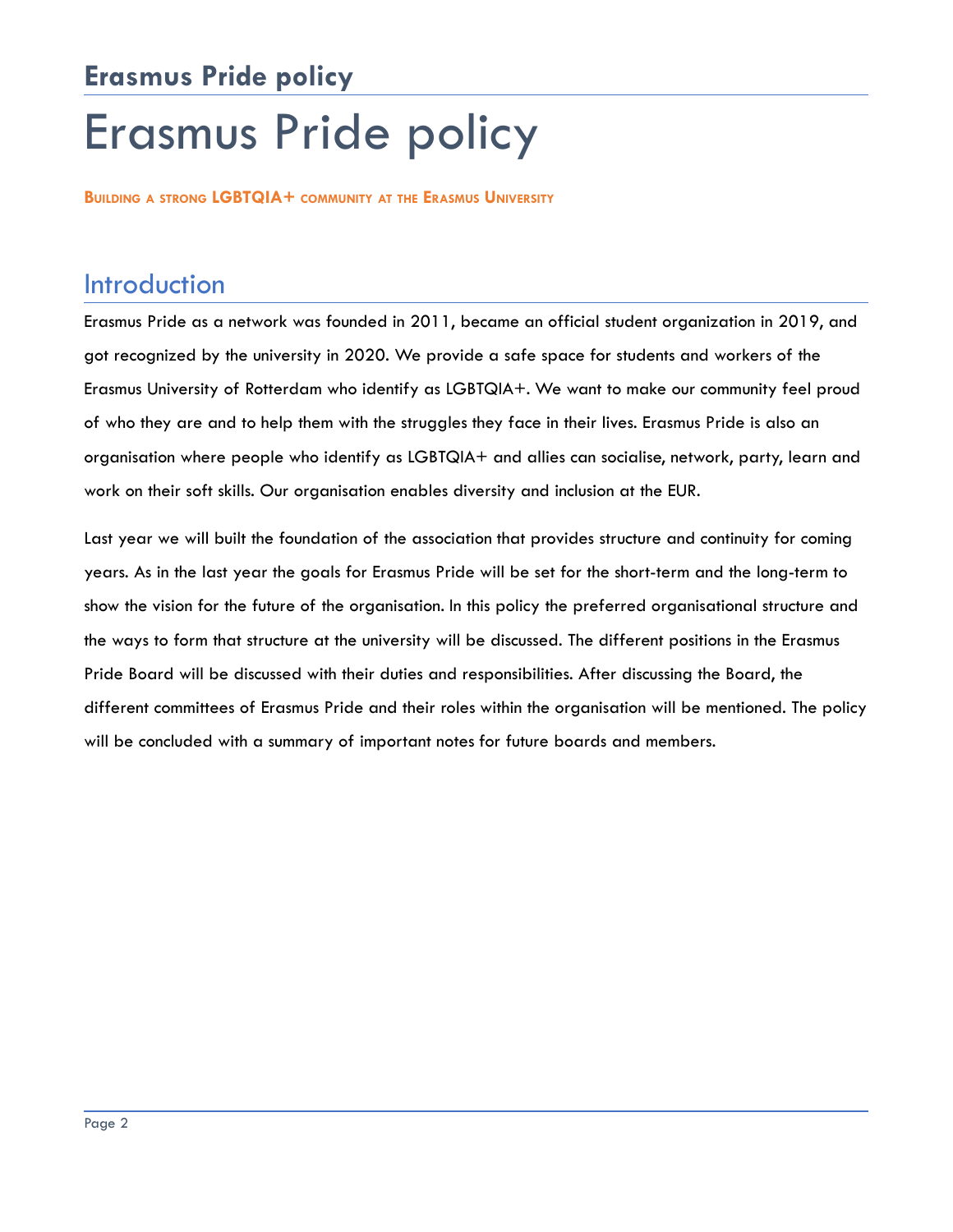### <span id="page-3-0"></span>**Goals**

#### <span id="page-3-1"></span>**Short-term**

Maintain a members list Host COVID proof offline and online events Boost our marketing and image to a new level Keep a trusted, efficient and clear financial system Keep a clear and safe administration system Improve our social media engagement Create an EP alumni network Create an accessible and elaborate archive

#### <span id="page-3-2"></span>**Long-term**

Expand the network of Erasmus Pride Build and maintain the structure of the association Have continuity in plans and goals throughout the years Maintain strong ties with the EUR and make sure Erasmus Pride is strong on its own Strive for a diverse and inclusive association Establish a physical space for Erasmus Pride Professionalise Erasmus Pride and create strong ties with other associations

#### <span id="page-3-3"></span>**Vision for the future**

Now that we have been an official association for two years, we are already more visible to students and have already attracted nearly 200 members. For the future we hope more people will be willing to join us when we show that Erasmus Pride is a professional organisation with a Board and multiple committees. During the next couple of years, we must focus on attracting members and making sure that they'll become active at the association, because an association is made by its members. The active members will help the continuity of our goals and make them their own. Together with the EUR and our network of LGBTQIA+ organisations as well as other study/student associations. Erasmus Pride will continue to build a name for itself and be a flourishing organisation with many members and years full of activities and events. We will host events with companies that seek students from the EUR and make Erasmus Pride a more professional place that can provide career building opportunities. With our vision for the future we must not forget the importance of Erasmus Pride for the diversity and inclusion at the EUR and we will make sure this is an association for everyone, regardless of who they are.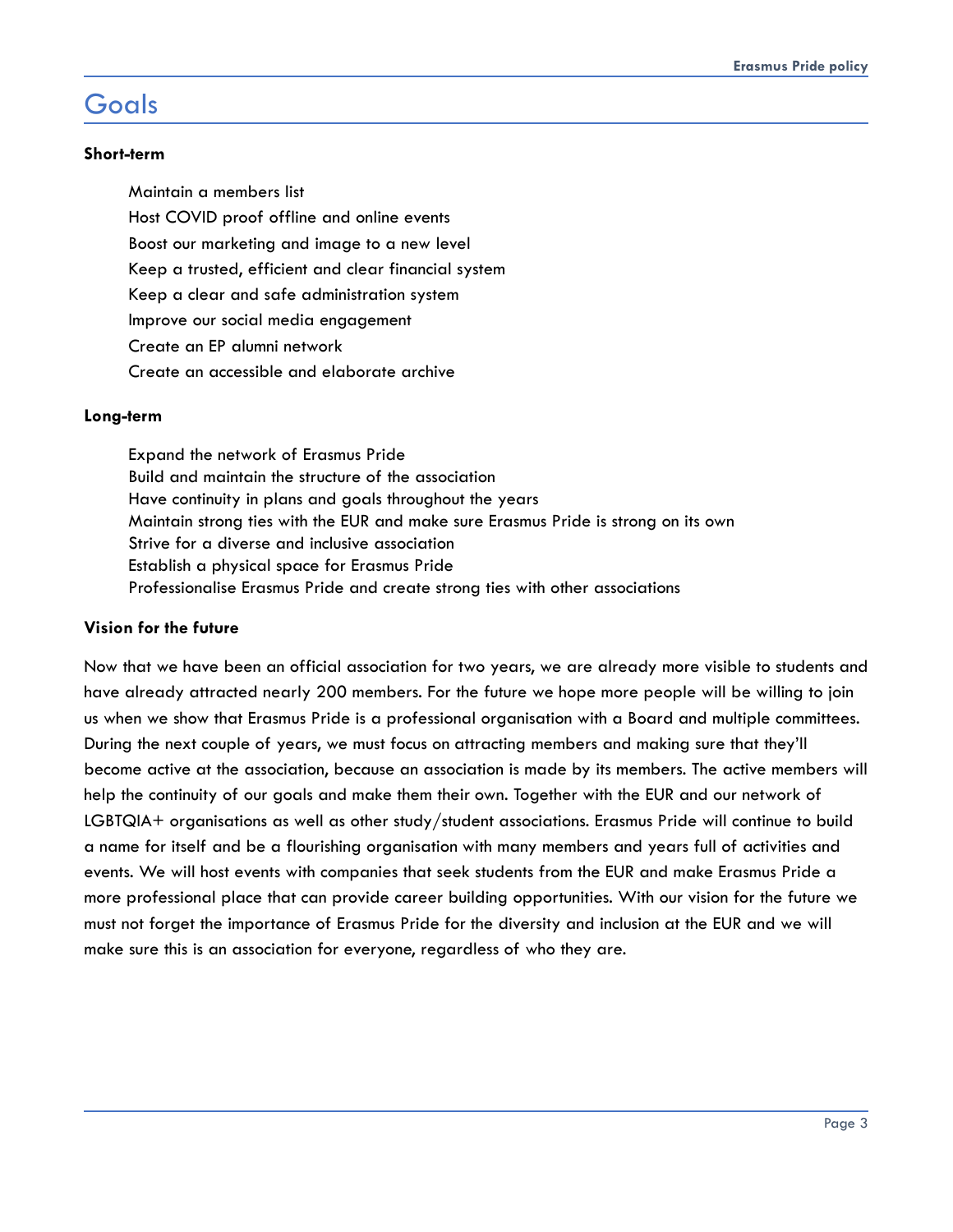### **Erasmus Pride policy**

### <span id="page-4-0"></span>**Structure**

### <span id="page-4-1"></span>**Organisation**

The association has laid down a hierarchy to create structure and optimise the processes that run the association. This is laid down in the organizational chart at the end of this policy. The Board is in charge of running the association and is able to make decisions about procedures, events, rules etc. The General Assembly Meeting (GAM) is the place where members can voice their opinions on important topics within the association and approve of proposals from the Board. This is a great way to have checks and balances in place within the association. The association is made by the members, so they have the final say in the direction Erasmus Pride is heading by voting during the GAM and directing the General Assembly Committees. The yearly changing Board will be in charge of running the association for the period of an academic year. The Board also heads the Board Committees. Every Board Committee will have a board member for supervision and to make sure that the work of the committees is in line with the policy of Erasmus Pride. Each committee has its own board with a president, treasurer and secretary as well to add structure to their work. This year the focus lies on building a community with the challenges that COVID continues to bring to our society.

#### <span id="page-4-2"></span>**Finances**

In order to run an association, there must be money. The Treasurer will maintain an independent financing system. Yearly budgets will be made and membership fees will be collected on the Erasmus Pride bank account. The General Assembly will approve of the budget.

Next to the financing system and membership fees, Erasmus Pride can get funds from different sources. For example, partners that would like to sponsor us or pay for promotion to our members and via our social media. We also accept donations from people that want to support Erasmus Pride. With the funds, Erasmus Pride will be able to organise better events and provide better services towards the members. We also work with partners to organise professional events, such as skills trainings, job fairs and in-house days.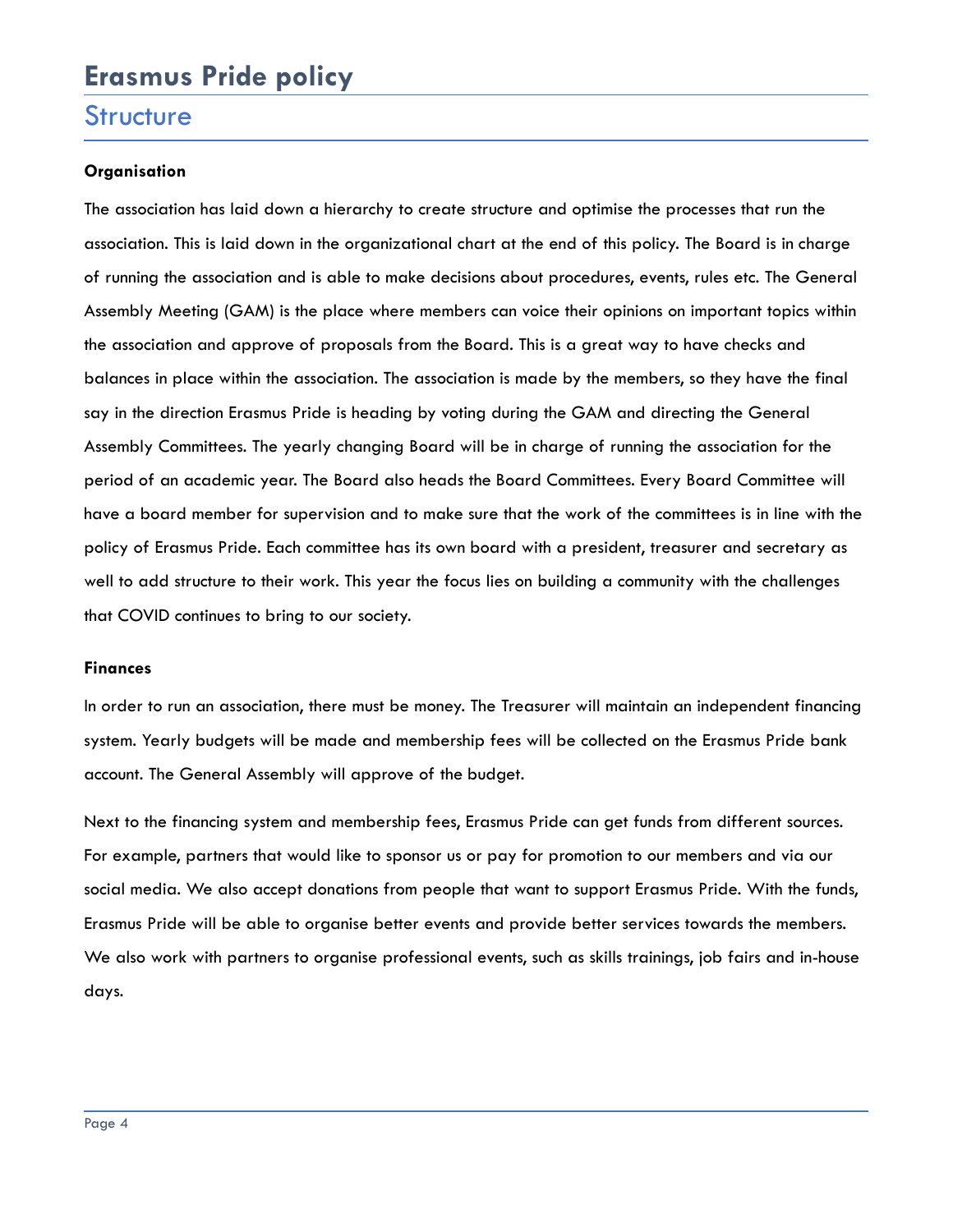### <span id="page-5-0"></span>Board

#### <span id="page-5-1"></span>**President**

The President of the Board has a leading position in the association. Together with the other members of the Board, the President is the face of Erasmus Pride. They<sup>1</sup> will be in charge of the Board and have to make sure the Board works as a team to fulfil the goals of Erasmus Pride. Their primary role is to maintain the external relations with the EUR and other partners (such as different study/student associations and other LGBTQIA+ associations) next to assisting the other Board members with their tasks. They prepare and lead the meetings of the Board and General Assembly.

#### <span id="page-5-2"></span>**Vice President**

The Vice President is the right hand of the President of Erasmus Pride. They will assist them with maintaining the external relations. They lead whenever the President isn't able to or has given the Vice President control over a certain project. The Vice President will also be supervising the Activities Committee and will make sure that the activities and events are in line with the policy of Erasmus Pride.

#### <span id="page-5-3"></span>**Treasurer**

The Treasurer of the Board handles the finances and budgets of the association. The Treasurer is in charge of the bank account of Erasmus Pride and makes sure the members pay their membership fees. Every expense that is made will be registered by the Treasurer and they have to give permission for big expenses ( $\geq 150$ ). At the beginning of each academic year the Treasurer will make a budget for the association and the committees. They will make sure that the association has financial stability and the committees are correctly keeping track of their budgets and expenses.

<span id="page-5-4"></span><sup>1</sup> In this policy the use of "they", "them" and "their" has the meaning to be gender-neutral.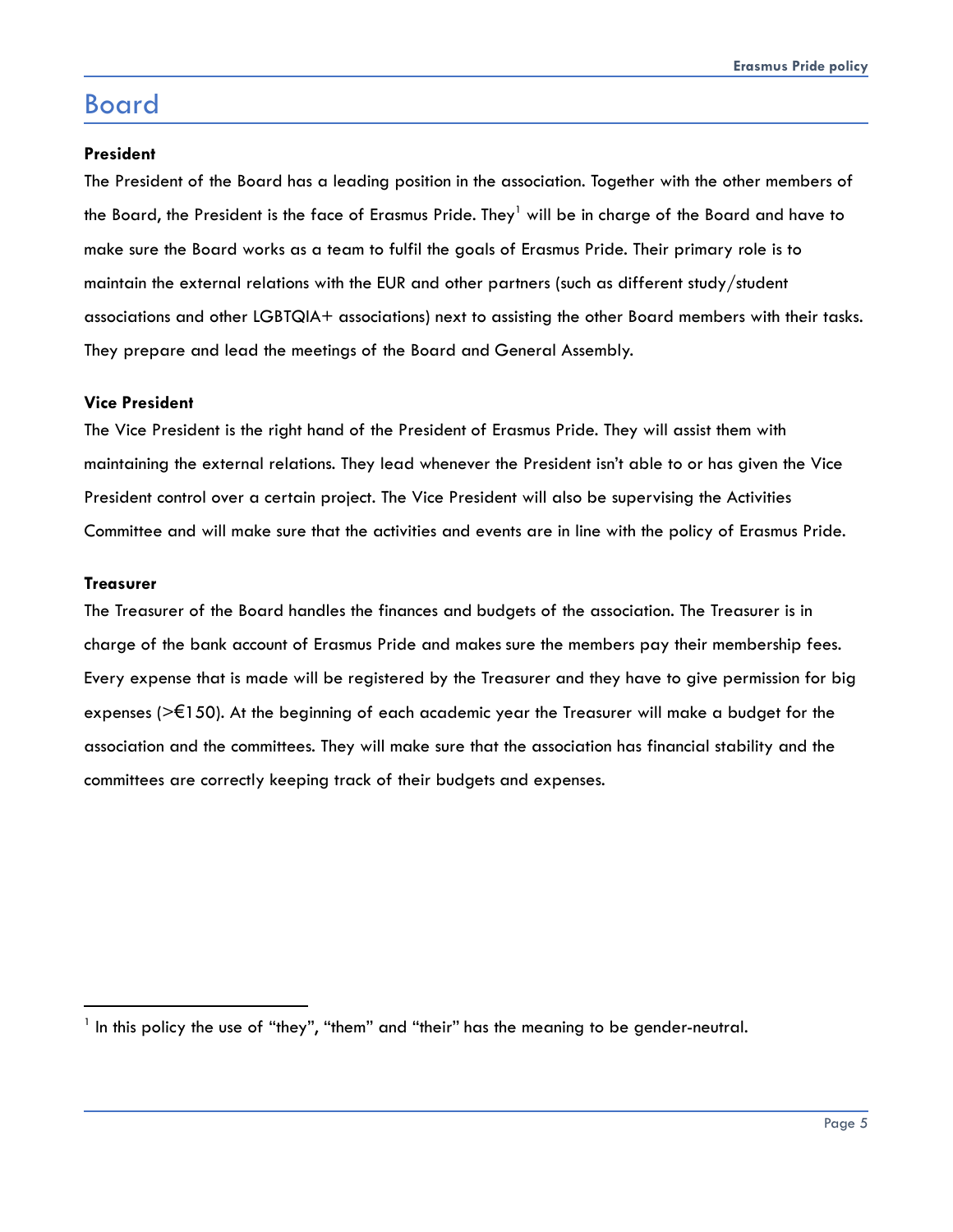### **Erasmus Pride policy**

#### **Secretary**

The Secretary keeps track of the members and collects/updates all their relevant information. They are the contact person of Erasmus Pride and they'll keep track of all incoming emails. They will manage the Erasmus Pride Google Drive and archive. The Secretary is in charge of maintaining connections with the EUR Pride alumni network. Within the Board, the Secretary makes notes of the meetings and prepares the General Assembly Meetings with the President.

#### **Public Relations**

The Public Relations Manager is in charge of the website and social media. They will send out monthly newsletters to the members and make sure that the website and socials are up-to-date and running smoothly. The Public Relations Manager will supervise the Marketing Committee, since this will be the most active committee of Erasmus Pride on the socials.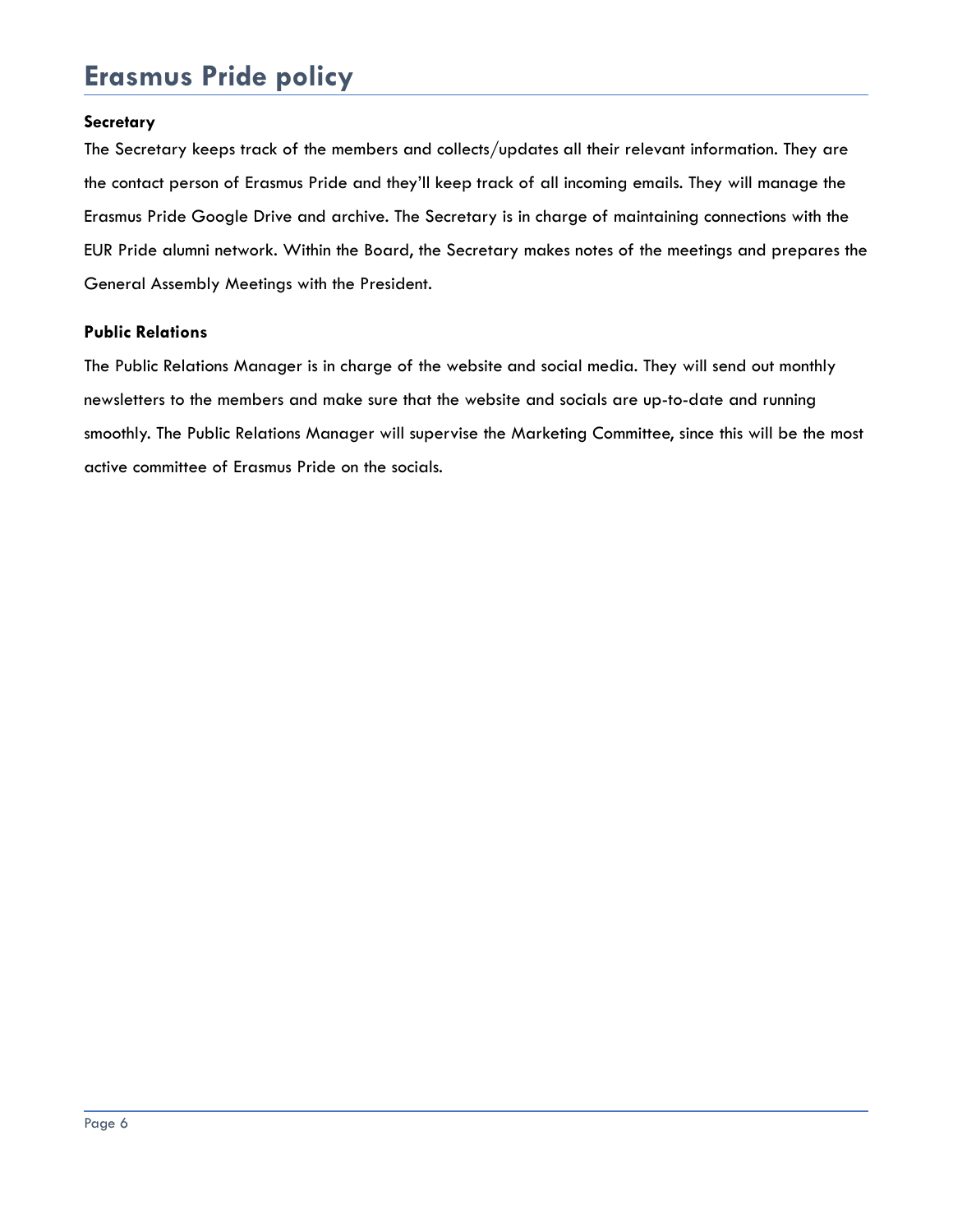### Board Committees

#### <span id="page-7-0"></span>**Activities Committee (AC)**

The AC is the most important committee of Erasmus Pride. They will be in charge of organising all the events and activities for our members and students at the EUR. The AC will be supervised by the Vice President of the Erasmus Pride Board and will consist of around ten members with the duration of one academic year. The AC has to organise our social drinks, movie nights, game nights, special lectures, workshops, picnics/BBQ's, dinners, parties, pub crawls and all other events that fit our policy, while keeping in mind that Erasmus Pride finds great importance in diversity and inclusion.

#### <span id="page-7-1"></span>**Marketing Committee (MC)**

The MC will be supervised by the Public Relations Manager and will consist of around five members with the duration of one academic year. Together they will write a marketing plan for the association and promote the events and activities to the members and interested students of the EUR. They will expand the reach of the association and create more visibility for Erasmus Pride. The MC will help the other committees and the Board with designing the promotional material and will look for original and creative ways to promote Erasmus Pride.

#### **Introduction Committee (IC)**

Assuming the COVID situation will have improved, an IC is instated. It will be supervised by the President and consist of around eight members. The IC will be constituted from February till September of every year and will therefore last seven months. During these seven months, the IC will be responsible for organising the programme for Erasmus Pride during the introduction week for new students at the EUR. They will have to contact the Eurekaweek board and put together a contract. It is important for the IC to attract a lot of new members for the association during the Eurekaweek so they will have to think of activities and marketing strategies. They are also in charge of the introduction weeks that follow the Eurekaweek. The IC is free to form their own programme during the EW, but they have to keep this policy and diversity and inclusion in mind.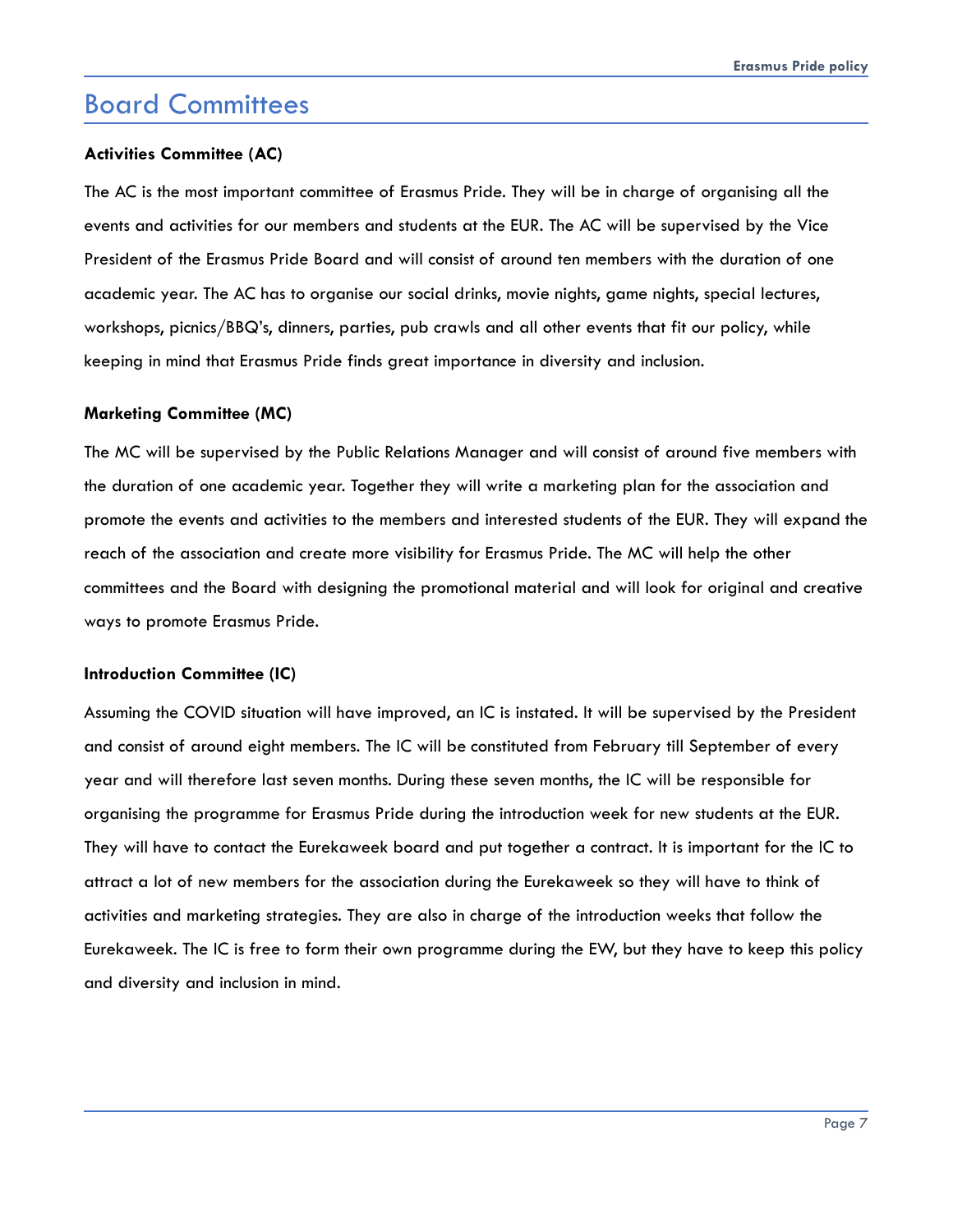### **Erasmus Pride policy**

### <span id="page-8-0"></span>General Assembly Committees

### <span id="page-8-1"></span>**Board Advisory Committee (BAC)**

This committee will consist of old Board members of Erasmus Pride and will be an assisting committee for the new Board. The old Board members can use their experience to help the new Board and grant them knowledge. They will also make sure that the new Board follows the policy and, in that way, make sure that Erasmus Pride reaches its long-term goals. This committee will consist of around three members for an undetermined period of time.

#### <span id="page-8-2"></span>**Financial Audit Committee (FAC)**

We are obliged by law to appoint a committee consisting of at least two people that check the books of the association to make sure no mistakes were made and there is no suspicious behaviour in our finances. The General Assembly will appoint those people when the final financial report is drafted to be presented at a GAM. The FAC will make a statement on their opinion of the financials.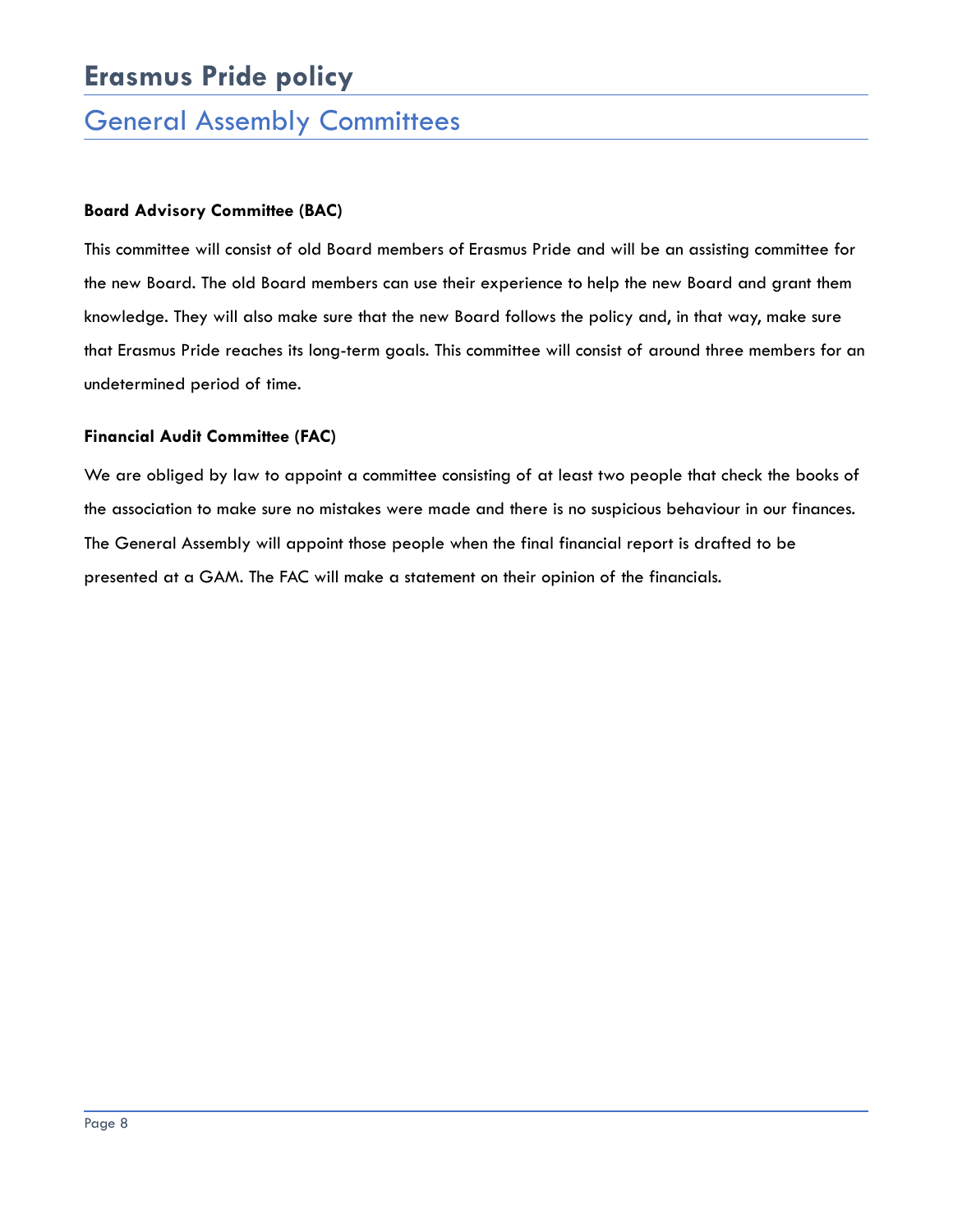### <span id="page-9-0"></span>Diversity and Inclusion

Erasmus Pride was founded as a network and has since been under the supervision of the Diversity and Inclusion Office of the EUR. As an organisation we strive to be as open to diversity and inclusivity as possible. For that reason, we have to make sure everyone feels welcome at Erasmus Pride. Within our administration we have to enable our members to freely express their gender identity and the use of pronouns. We also have to make sure that we handle everyone's personal information with care and respect their privacy especially when it comes to sensitive information, such as sexuality and gender identity. That's why we only take/publish photos/videos when we have voiced consent of the people in the pictures and videos.

<span id="page-9-1"></span>Erasmus Pride will offer a wide range of activities and events that will be suitable for every type of person. With informational events, we strive to give a broad perspective of different cultures, races, religions, genders, sexualities, etc. We will also make sure to organise events that aren't related to alcohol. It is of great importance that everybody feels safe and able to express themselves at Erasmus Pride and therefore we will tolerate no discrimination of any kind. The Erasmus Pride Board is always receptive of feedback regarding diversity and inclusion issues and encourages their members to inform the Board in case of discrimination, so that it can take action against the regarded person. The Internal Rules of Operation (IRO) of Erasmus Pride has clear rules about the consequences of discriminatory and other forms of unwanted behaviour by its members. Whenever a member of Erasmus Pride is facing discrimination at the EUR with regards to their sexuality or gender identity, the Board can be of assistance with the help of the Diversity and Inclusion Office.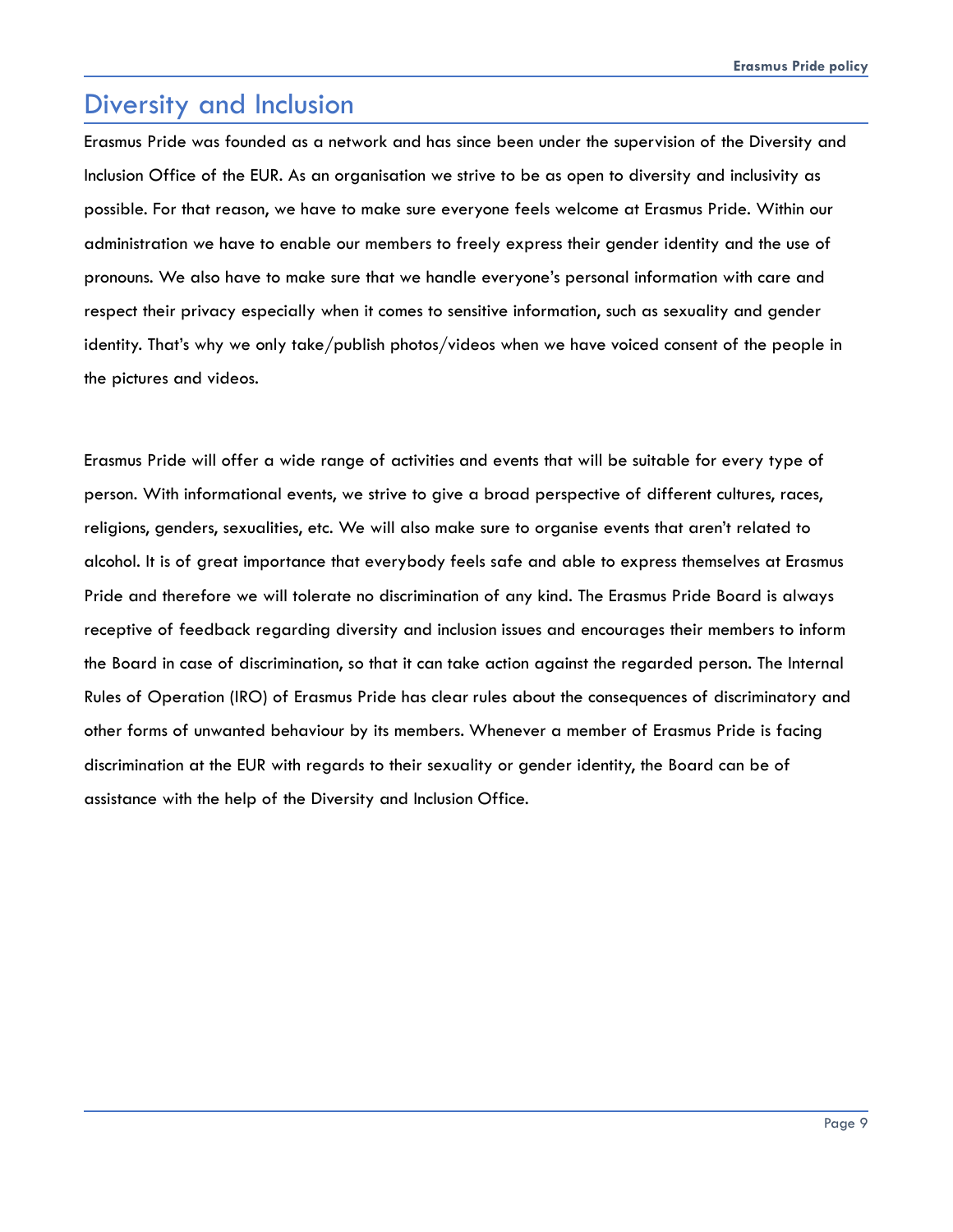### **Sustainability**

Erasmus Pride cares about the environment. That is why we try to make our events and activities more sustainable. Since the EUR is already putting a lot of work into sustainability, we can make use of their progress and policy. By keeping our promotion as digital as possible, we can keep our paper waste to a minimum. We will also minimise the use of disposable plastic and make sure that our events serve vegetarian and vegan food, whenever that's possible. The Board of Erasmus Pride encourages its members to share their ideas to become more sustainable as an association.